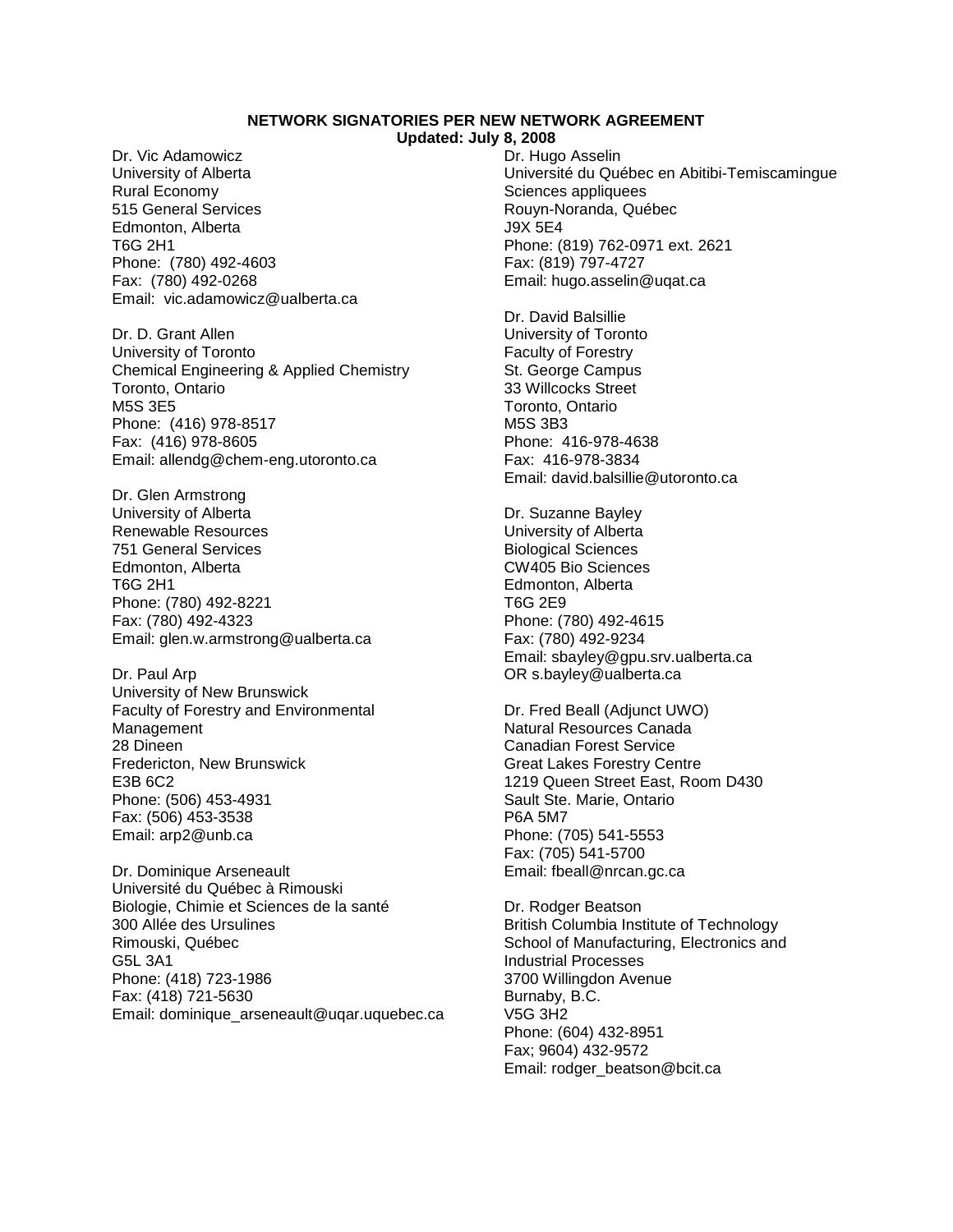Dr. Jim Beck University of Alberta Renewable Resources 751 General Services Edmonton, Alberta T6G 2H1 Phone: (780) 492-2356 Fax: (780) 492-4323 Email: jim.beck@ualberta.ca

Dr. Tom Beckley Faculty of Forestry and Environmental Management University of New Brunswick P.O. Box 44555 Fredericton, NB Canada E3B 6C2 Phone: (506)453-4917 Fax: (506) 453-3538 Email: beckley@unb.ca

Dr. Martin Béland Université de Moncton Campus d'Edmundston Faculté de foresterie 165 boul. Hébert Edmundston, New Brunswick E3V 2S8 Phone: (506) 737-5249 Fax: (506) 737-5373 Email: mbeland@umce.ca

Dr. Louis Bélanger Département des sciences du bois et de la forêt Faculté de foresterie et de géomatique Université Laval Sainte-Foy, Québec G1K 7P4 Phone: (418) 656-2131 ext. 2233 Fax: (418) 656-3177 Email: louis.belanger@sbf.ulaval.ca

Dr. Yves Bergeron Université du Quebec à Montréal Groupe de Recherche en Ecologie Forestiére C.P. 8888, succursale Centre Ville Montréal, QuébecH3C 3P8 Phone: (514) 987-3000 ext. 4872 Abitibi Phone: (819) 762-0971 Fax: (514) 987-4647 Email: bergeron.yves@uqam.ca

Dr. Fikret Berkes University of Manitoba Natural Resources Institute 70 Dysart Road Winnipeg, Manitoba R3T 2N2 Phone: (204) 474-6731 Fax: (204) 261-0038 Email: berkes@cc.umanitoba.ca

Dr. Frank Berninger Université du Québec à Montréal Sciences biologiques C.P. 8888, Succ. Centre-Ville Montréal, Québec H3C 3P8 Phone: (514) 987-3000 ext. 1644 Fax: (514) 987-4647 Email: berninger.frank@uqam.ca

Dr. Luc Bouthillier Université Laval Sciences du bois et de la forêt Sainte-Foy, Québec G1K 7P4 Phone: (418) 656-7813 Fax: (418) 656-5262 Email: luc.bouthillier@sbf.ulaval.ca

Dr. Stan Boutin University of Alberta Biological Sciences CW405 Bio Sciences Edmonton, AlbertaT6G 2E9 Phone: (780) 492-1297 Fax: (780) 492-9234 Email: stan.boutin@ualberta.ca

Dr. Peter Boxall University of Alberta Rural Economy 515 General Services Edmonton, Alberta T6G 2H1 Phone: (780) 492-5694 Fax: (780) 492-0268 Email: peter.boxall@ualberta.ca

Dr. Mark Boyce University of Alberta Biological Sciences CW405 Bio Sciences Edmonton, Alberta T6G 2E9 Phone: (780) 492-0081 Fax: (780) 492-9234 Email: boyce@ualberta.ca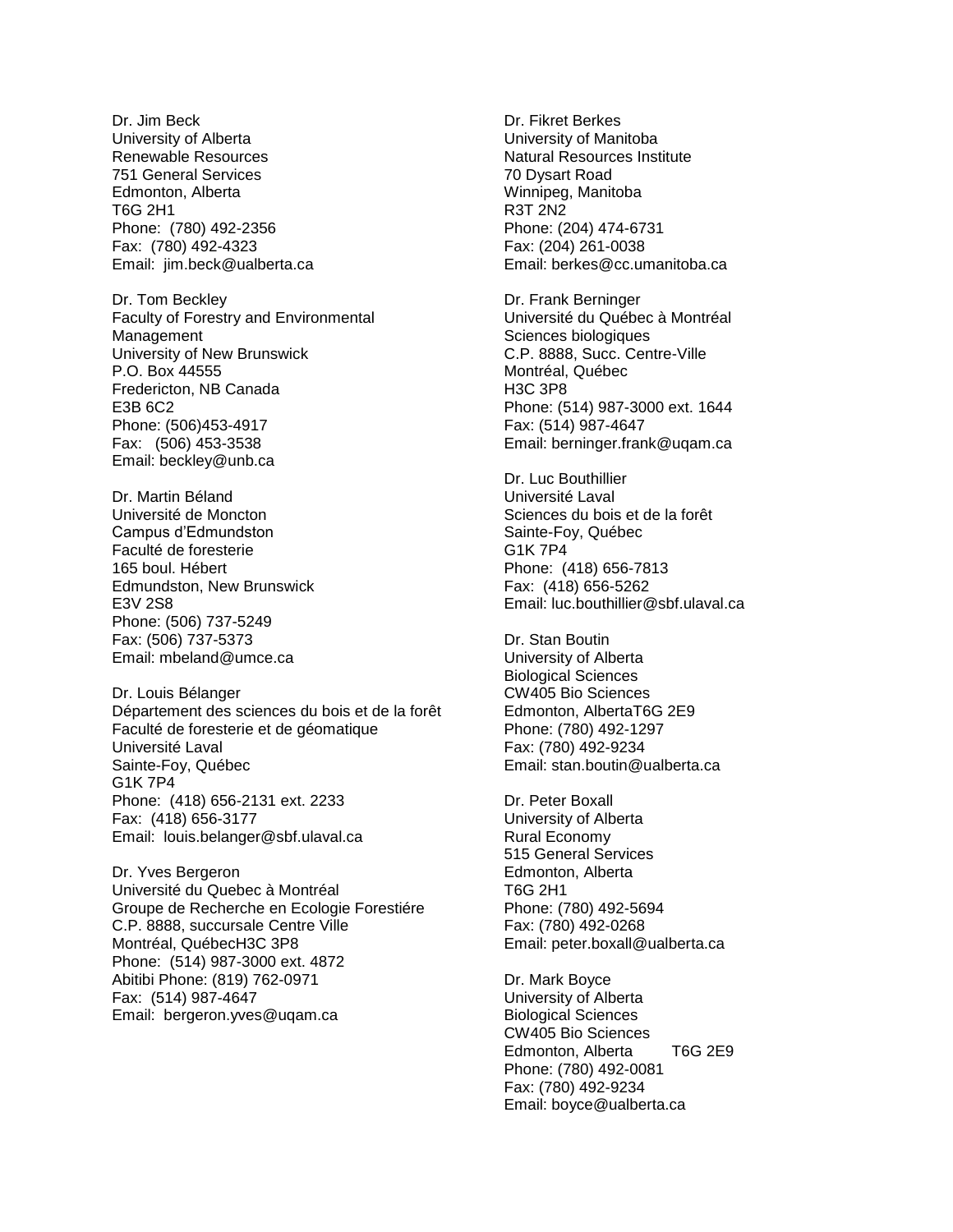Dr. Robert Bradley (Collaborator) Université de Sherbrooke Sciences/biologie Sherbrooke, Québec J1K 2R1 Phone: (819) 821-8000 ext. 2080 Fax: (819) 821-8049 Email: robert.bradley@courrier.usherb.ca

Dr. Keith Brownsey Mount Royal College Policy Studies 4825 Richard Road S.W. Calgary, Alberta T3E 6K6 Phone: (403) 440-6530 Fax: (403) 440-6815 Email: kbrownsey@mtroyal.ca

Dr. Gary Bull University of British Columbia Forestry 2022 - 2424 Main Mall Vancouver, B.C. V6T 1Z4 Phone: (604) 822-1553 Fax: (604) 822-9106 Email: gary.bull@ubc.ca

Dr. Fred Bunnell University of British Columbia 3<sup>rd</sup> Floor, Forest Sciences Centre 2424 Main Mall Vancouver, B.C. V6T 1Z4 Phone: (604) 822-5928 Fax: (604) 822-5410 Email: fbunnell@interchange.ubc.ca

Dr. Phil Burton University of Northern British Columbia Ecosystems Science & Management 3333 University Way Prince George, B.C. V2N 4Z9 Phone: (250) 960-6130 Fax: (250) 960-6416 Email: pburton@nrcan.gc.ca

Dr. James Buttle Trent University Geography Department 1600 West Bank Drive Peterborough, Ontario K0J 7B8 Phone: (705) 748-1011 ext. 1475 Fax: (705) 748-1205 Email: jbuttle@trentu.ca

Dr. Jeffrey Cardille Université de Montréal Dep. de Géographie Pavillon Strathcona, 520 Côte Sainte-Catherine, local 305 Outremont, Québec H2V 2B8 Phone: (514) 343-8003 Fax: (514) 343-8008 Email: jeffrey.cardille@umontreal.ca

Dr. Richard Carignan Université de Montréal Dep. de sciences biologiques 90 Vincent d'Indy (local F-165) CP 6128, succursale A Montréal, Québec H3C 3J7 Phone: (514) 343-7239 Fax: (514) 343-6216 Email: richard.carignan@umontreal.ca

Dr. Ralph Cartar (Collaborator) University of Lethbridge Biological Sciences Lethbridge, Alberta T1K 3M4 Phone: (403) 329-2122 Fax: (403) 329-2082 Email: cartar@uleth.ca

Dr. John Caspersen University of Toronto Faculty of Forestry 33 Willcocks Street Earth Sciences Centre Room 3011 Toronto, Ontario M5S 3B3 Phone: (416) 946-8506 Fax: (416) 978-3834 Email: john.caspersen@utoronto.ca

Dr. Nathalie Chalifour University of Ottawa Faculty of Law, Common Law 57 Louis Pasteur Street Ottawa, Ontario K1N 6N5 Phone: (613) 562-5800 ext. 3331 Fax: (613) 562-5124 Email: nathalie.chalifour@uottawa.ca

Dr. Han Chen Lakehead University Faculty of Forestry and the Forest Environment 955 Oliver Road Thunder Bay, Ontario P7B 5E1 Phone: (807) 343-8342 Fax: (807) 343-8116 Email: han.chen@lakeheadu.ca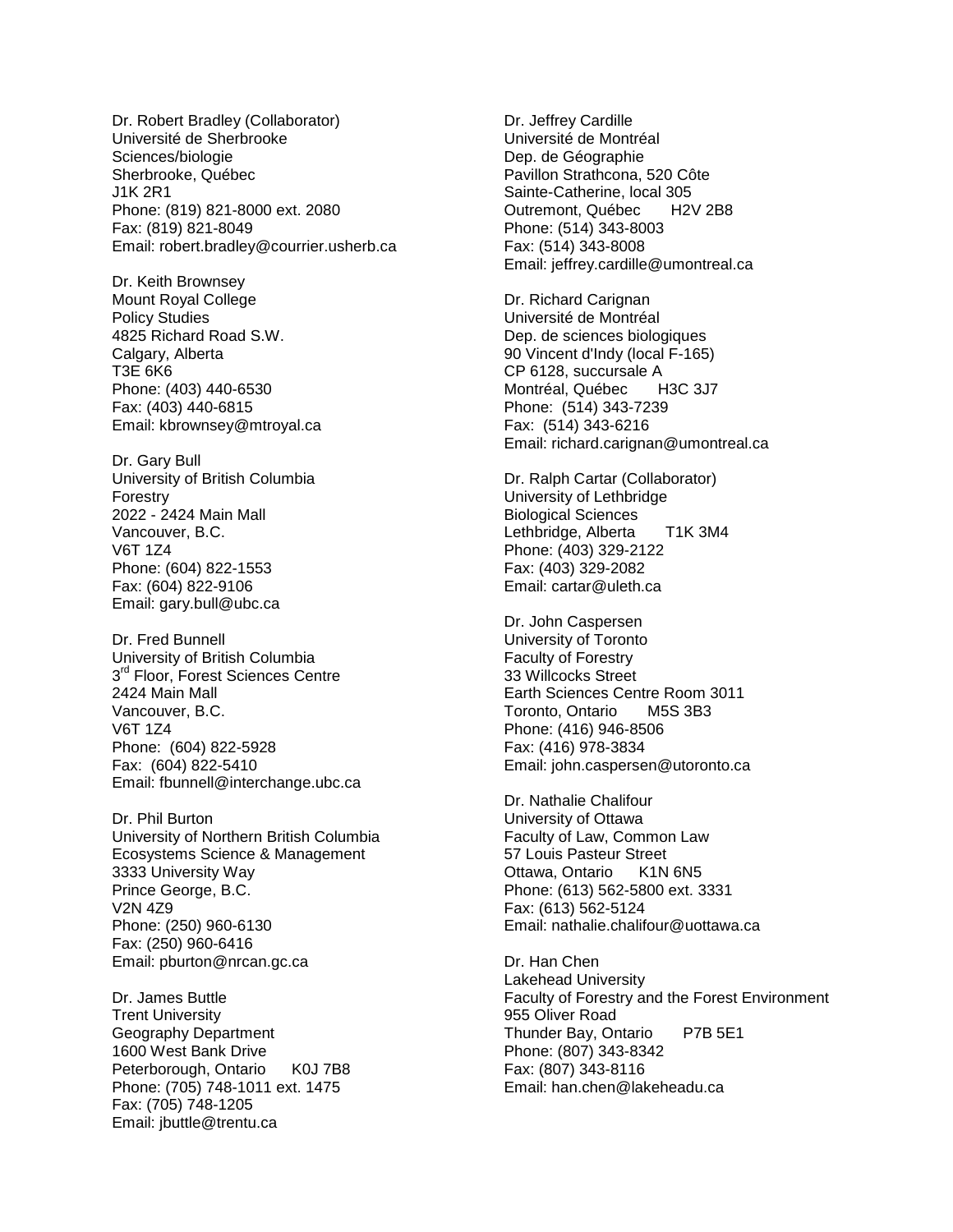Dr. Phil Comeau University of Alberta Renewable Resources 751 General Services Edmonton, Alberta T6G 2H1 Phone: (780) 492-1879 Fax: (780) 492-1767 Email: phil.comeau@ualberta.ca

Dr. Barry Cooke (adjunct at UQAM) Canadian Forest Service Laurentian Forestry Centre 1055 P.E.P.S. Street P.O. Box 3800 Sainte-Foy, Quebec G1V 4C7 Phone: (418) 648-7532 Fax: (418) 648-5849 Email: bcooke@nrcan-rncan.gc.ca

Dr. Darwyn Coxson University of Northern British Columbia Biology Department 3333 University Way Prince George, B.C. V2N 4Z9 Phone: (250) 960-6646 Fax: (250) 960-5538 Email: darwyn@unbc.ca

Dr. Irena Creed University of Western Ontario Department of Biology London, Ontario N6A 5B7 Phone: (519) 661-4265 Fax: (519) 661-3935 Email: icreed@uwo.ca

Dr. Kevin Crowe Lakehead University Faculty of Forestry and the Forest Environment 955 Oliver Road Thunder Bay, OntarioP7B 5E1 Phone: (807) 343-8348 Fax: (807) 343-8116 Email: kevin.crowe@lakeheadu.ca

Dr. Steven Cumming Université Laval Sciences du bois et de la forêt Pavillon Abitibi-Price, Locale 3137 Québec, Québec G1K 7P4 Phone: (418) 656-2131 ext. 2593 Fax: (418) 656-3177 Email: stevec@sbf.ulaval.ca

Dr. Debra Davidson University of Alberta Rural Economy 515 General Services Edmonton, Alberta T6G 2H1 Phone: (780) 492-4598 Fax: (780) 492-0268 Email: debra.davidson@ualberta.ca

Dr. Iain Davidson-Hunt University of Manitoba Natural Resources Institute 307 Sinnott Building Winnipeg, Manitoba R3T 2N2 Phone: (204) 474-8680 Fax: (204) 261-0038 Email: Iain\_Davidson-Hunt@umanitoba.ca

Dr. Charmaine Dean Simon Fraser University Statistics & Actuarial Science 8888 University Dirve Burnaby, B.C.V5A 1S6 Phone: (604) 291-4919 Fax: (604) 291-4368 Email: dean@stat.sfu.ca

Dr. Kevin Devito University of Alberta Biological Sciences CW405 Biological Sciences Building Edmonton, Alberta T6G 2E9 Phone: (780) 492-9387 Fax: (780) 492-9234 Email: kevin.devito@ualberta.ca

Dr. Antony Diamond University of New Brunswick Faculty of Forestry and Environmental Management Bag Services Number 44555 Fredericton, New Brunswick E3B 6C2 Phone: (506) 453-4926 Fax: (506) 453-3538 Email: diamond@unb.ca

Dr. Mark Dickerson University of Calgary Political Science Calgary, AlbertaT2N 1N4 Phone: (403) 220-7515 Fax: (403) 282-4609 Email: mdickers@ucalgary.ca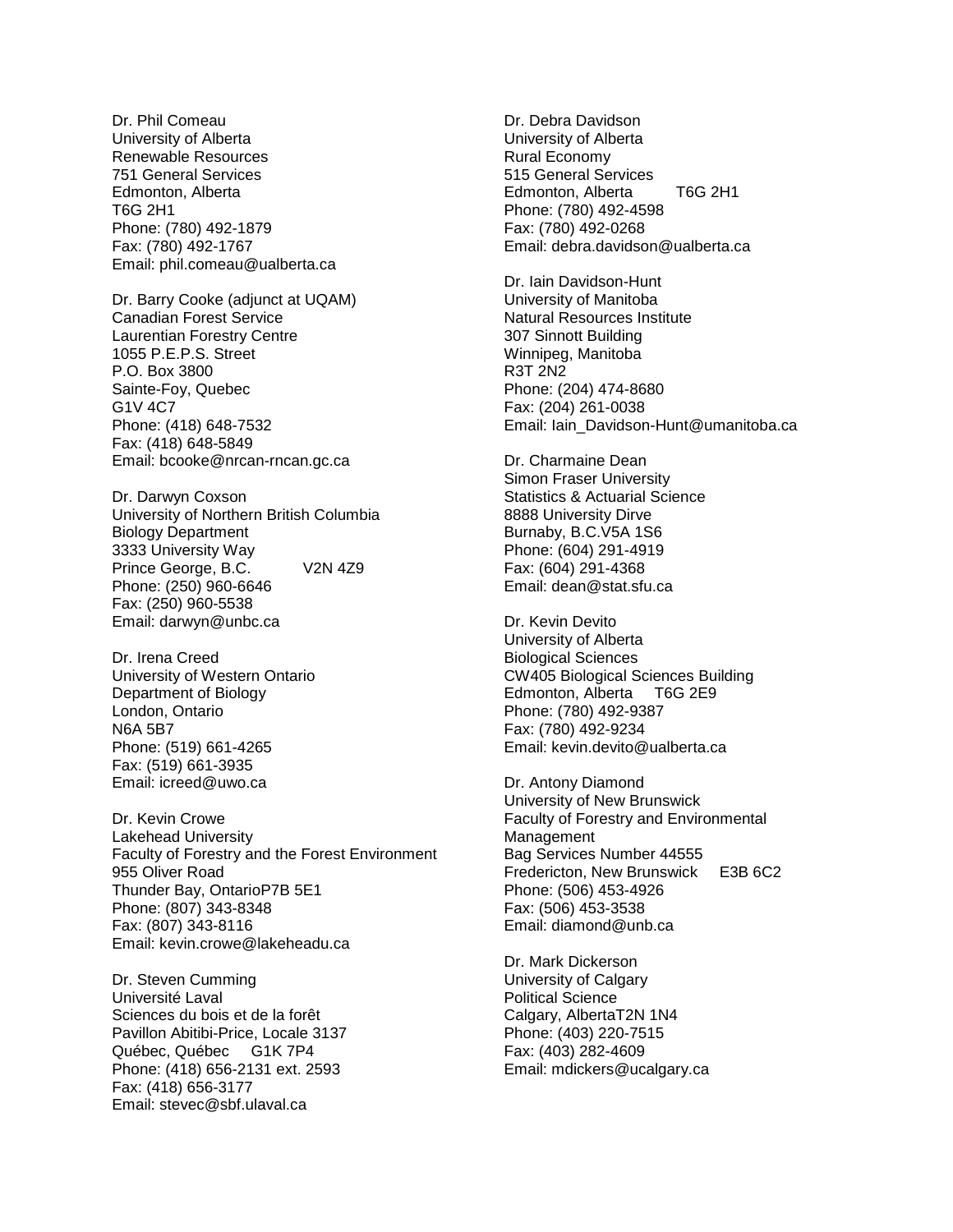Dr. Pierre Drapeau Université du Québec à Montréal Groupe de recherche en écologie forestière Case Postale 8888, Succursale A Montréal, Québec H3C 3P8 Phone: (514) 987-3000 ext. 1950# Fax: (514) 987-4647 Email: drapeau.pierre@uqam.ca

Dr. Sheldon Duff University of British Columbia Chemical Engineering Vancouver, B.C.V6T 1Z4 Phone: (604) 822-9485 Fax: (604) 822-6003 Email: sduff@chml.ubc.ca

Dr. Peter N. Duinker School for Resource and Environmental Studies Dalhousie University 6100 University Avenue Halifax, Nova Scotia B3H 3J5 Phone: (902) 494-7100 Fax: (902) 494-3728 Email: peter.duinker@dal.ca

Dr. Stewart Elgie University of Ottawa Faculty of Law 57 Louis Pasteur Ottawa, Ontario K1N 6H5 Phone: (613) 562-5800 ext. 2525 Fax: (613) Email: selgie@uottawa.ca

Dr. Christopher Scott Findlay Institute for Research on Environment & Economy University of Ottawa 5, Calixa-Lavallee Ottawa, Ontario K1N 6N5 Phone: (613) 562-5800 ext. 4574 Fax: (613) 562-5486 Email: sfindlay@science.uottawa.ca

Dr. Mike Flannigan Canadian Forest Service (UQAM/GREF) 1219 Queen Street East Sault Ste. Marie, Ontario P6A 2E5 Phone: (705) 541-5541 Fax: (705) 541-5701 Email: mflannig@nrcan.gc.ca

Dr. August L. Foote University of Alberta Renewable Resources 751 General Services Edmonton, Alberta T6G 2H1 Phone: (780) 492-4020 Fax: (780) 492-4323 Email: lee.foote@ualberta.ca

Dr. Marie-Josée Fortin University of Toronto Ecology and Evolutionary Biology 25 Harbord Street Toronto, Ontario M5S 3G5 Phone: (416) 946-7886 Fax: (416) 978-8532 Email: mjfortin@zoo.utoronto.ca

Dr. Glenn Fox University of Guelph Agricultural Economics and Business Guelph, Ontario N1G 2W1 Phone: (519) 824-4120 ext. 2768# Fax: (519) 767-1510 Email: fox@agec.uoguelph.ca

Dr. James Frideres University of Calgary Department of Sociology 2500 University Drive N.W. Calgary, Alberta T2N 1N4 Phone: (403) 220-2554 Fax: (403) Email: frideres@ucalgary.ca

Dr. John Fryxell University of Guelph Department of Zoology Guelph, Ontario N1G 2W1 Phone: (519) 824-4120 ext. 3630 Fax: (519) 767-1656 Email: jfryxell@uoguelph.ca

Dr. James Fyles McGill University Natural Resources Sciences 21111 Lakeshore Ste. Anne de Bellevue, Quebec H9X 3V9 Phone: (514) 398-7758 Fax: (514) 398-7990 Email: jim.fyles@mcgill.ca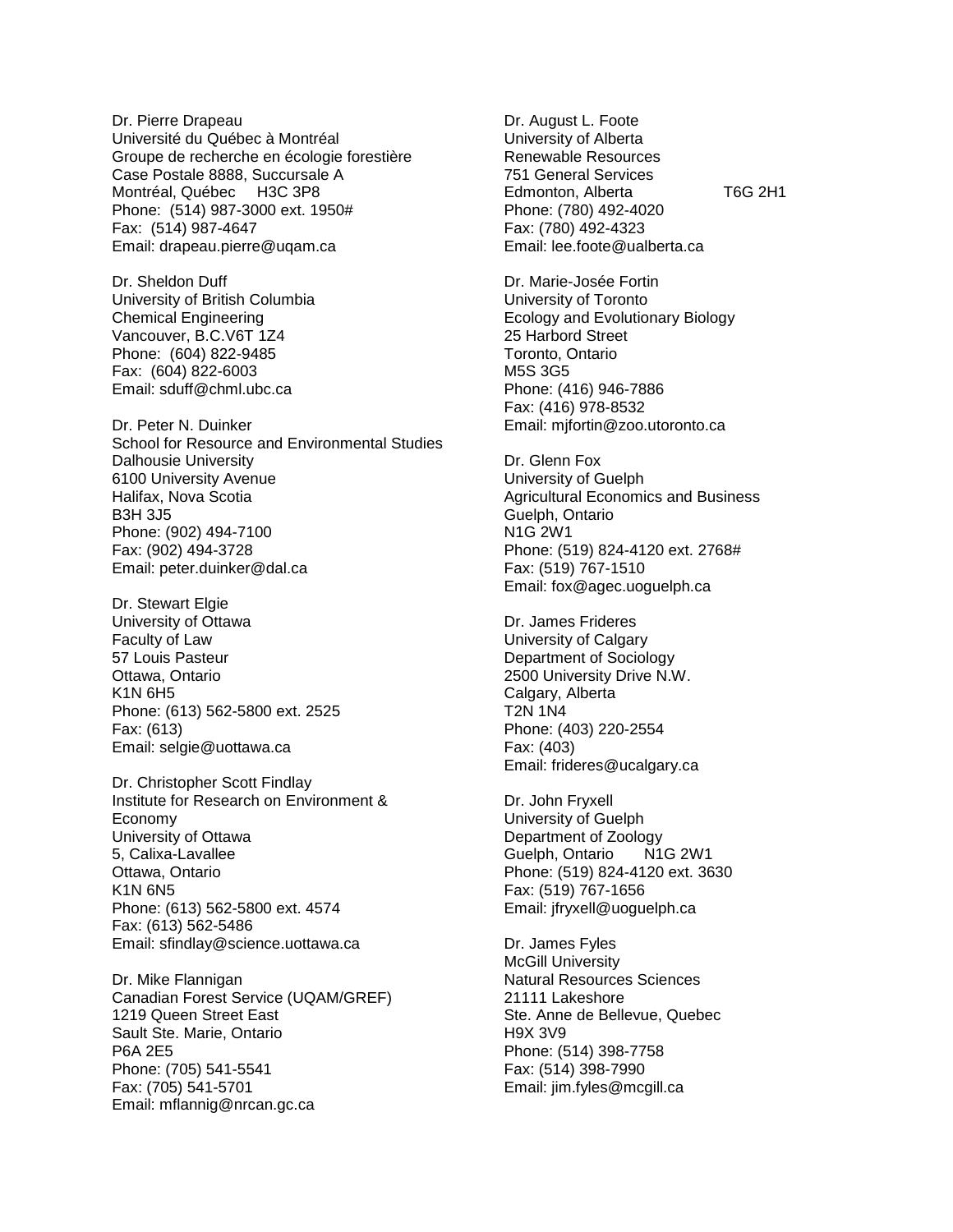Dr. Thian Yew Gan University of Alberta Civil & Environmental Engineering Water Resources Engineering 3-033 Markin/CNRL Natural Resources Engineering Facility Edmonton, Alberta T6G 2W2 Phone: (780) 492-9376 Fax: (780) 492-0249 Email: tgan@ualberta.ca

Dr. Cormack Gates University of Calgary Environmental Design 2500 University Drive N.W. Calgary, Alberta T2N 1N4 Phone: (403) 220-3027 Fax: (403) 284-4399 Email: ccgates@nucleus.com cgates@ucalgary.ca

Dr. Sylvie Gauthier (Adjuct UQAM) Natural Resources Canada, CFS Laurentian Forestry Center 1044 rue du P.E.P.S. C.P. 10380, succ. Sainte-Foy Québec, Québec G1V 4C7 Phone: (418) 648-5829 Fax: (418) 648-5849 Email: sgauthier@cfl.forestry.ca

Dr. Nancy Gibson, Science Director Canadian Circumpolar Institute University of Alberta 308 Campus Tower, 8625 - 112 Street Edmonton, Alberta T6G 0H1 Phone: (780) 492-3883 Fax: (780) 492-1153 Email: nancy.gibson@ualberta.ca

Dr. Dennis Gignac University of Alberta Faculté Saint-Jean (8406, rue Marie-Anne Gaboury - 91 Street) Edmonton, Alberta T6C 4G9 Phone: (780) 465-8700 or 465-8761 Fax: (780) 465-8760 Email: dgignac@ualberta.ca

Dr. Ellen Goddard University of Alberta Rural Economy 515 General Services Edmonton, Alberta T6G 2H1 Phone: (780) 492-4596 Fax: (780) 492-0268

Email: ellen.goddard@ualberta.ca Dr. David Greene Concordia University **Geography** 1455 de Maisonneuve Blvd. W. Montréal, Québec H2B 1M8 Phone: (514) 848-2063 Fax: (514) 848-2032 Email: greene@alcor.concordia.ca

Dr. Louis Guay Université Laval Sociologie Pavillon Charles de Koninck, Local 4477 Sainte-Foy, Québec G1K 7P4 Phone: (418) 656-2131 ext. 6042 Fax: (418) 656-7390 Email: louis.guay@soc.ulaval.ca

Dr. Eldon Gunn Dalhousie University Department of Industrial Engineering P.O. Box 1000 Halifax, Nova Scotia B3J 2X4 Phone: (902) 494-3945 Fax: (902) 420-7858 Email: eldon.gunn@dal.ca

Dr. Wolfgang Haider Simon Fraser University School of Resource Management 8888 University Drive Burnaby, B.C. V5A 1S6 Phone: (604) 524-2031 Fax: 9604) 291-4968 Email: whaider@sfu.ca

Dr. Eric Hall University of British Columbia Civil Engineering 2025 - 2324 Main Mall Vancouver, B.C. V6T 1Z4 Phone: (604) 822-2707 Fax: (604) 822-6901 Email: ehall@civil.ubc.ca

Dr. Susan Hannon University of Alberta Biological Sciences CW405A Bio Sciences Edmonton, Alberta T6G 2E9 Phone: (780) 492-7544 Fax: (780) 492-9234 Email: sue.hannon@ualberta.ca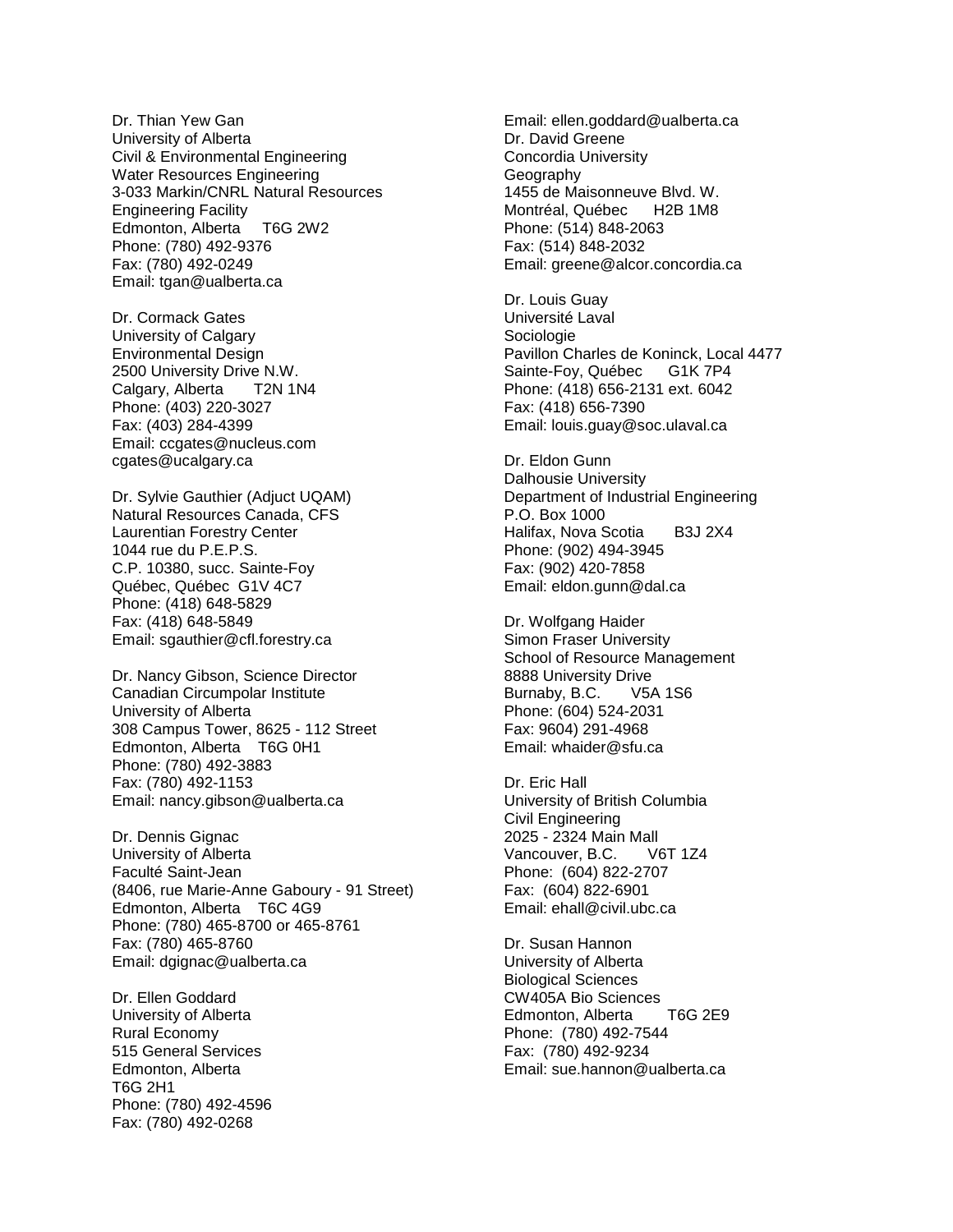Dr. Grant Hauer Department of Rural Economy University of Alberta 515 General Services Edmonton, Alberta T6G 2H1 Phone: (780) 492-0820 Fax: (780) 492-0268 Email: grant.hauer@ualberta.ca

Dr. Fangliang He University of Alberta Renewable Resources 751 General Services Edmonton, Alberta T6G 2H1 Phone: (780) 492-7575 Fax: (780) 492-4323 Email: fhe@ualberta.ca

Dr. Cliff Hickey University of Alberta Emeritus (Anthropology) SFM Network 3-03 Civil Electrical Building Edmonton, AlbertaT6G 2G7 Phone: (780) 492-1716 Fax: (780) 492-8160 Email: cliff.hickey@ualberta.ca

Dr. Gordon Hickey McGill University Department of Natural Resource Sciences Faculty of Agricultural and Environmental **Sciences** 21,111 Lakeshore Road Ste. Anne de Bellevue, Québec H9X 3V9 Phone: (514) 398-7214 Fax: (514) 398-7990 Email: Gordon.hickey@mcgill.ca

Dr. George Hoberg University of British Columbia Forest Resources Management 2045 - 2424 Main Mall Vancouver, B.C. V6T 1Z4 Phone: (604) 822-3728 Fax: (604) 822-9106 Email: hoberg@interchg.ubc.ca

Dr. Keith Hobson (Adjunct at U Sask) Environment Canada Canadian Wildlife Service, Wildlife Research 115 Perimeter Road Saskatoon, Saskatchewan S7N 0X4 Phone: (306) 975-4102 Fax: (306) 975-4089

Email: keith.hobson@ec.gc.ca Dr. Michael Howlett Simon Fraser University Political Science Burnaby, B.C. V5A 1S6 Phone: (604) 291-3082 Fax: (604) 291-4786 Email: howlett@sfu.ca

Dr. Robert Hudson Department of Renewable Resources University of Alberta 751 General Services Edmonton, Alberta T6G 2H1 Phone: (780) 492-2111 Fax: (780) 492-4323 Email: robert.hudson@ualberta.ca

Dr. Louis Imbeau Universite du Quebec en Abitibi-Temiscamingue Sciences appliquees 445 boul. De l'Universite Rouyn-Noranda, Quebec J9X 5E4 Phone: (819) 762-0971 ext. 2033 Fax: (819) 797-4727 Email: louis.imbeau@uqat.ca

Dr. John Innes University of British Columbia Forest Resources Management 2045 - 2424 Main Mall Vancouver, B.C. V6T 1Z4 Phone: (604) 822-6761 Fax: (604) 822-9106 Email: innes@interchange.ubc.ca

Dr. Ed Johnson University of Calgary Dept. of Biological Sciences Calgary, Alberta T2N 1N4 Phone: (403) 220-7635 Fax: (403) 289-9311 Email: johnsone@ucalgary.ca

Dr. Mark Johnston Saskatchewan Research Council Environment and Forestry 125 - 15 Innovation Blvd. Saskatoon, Saskatchewan S7N 2X8 Phone: (306) 933-8175 Fax: (306) 933-7817 Email: johnston@src.sk.ca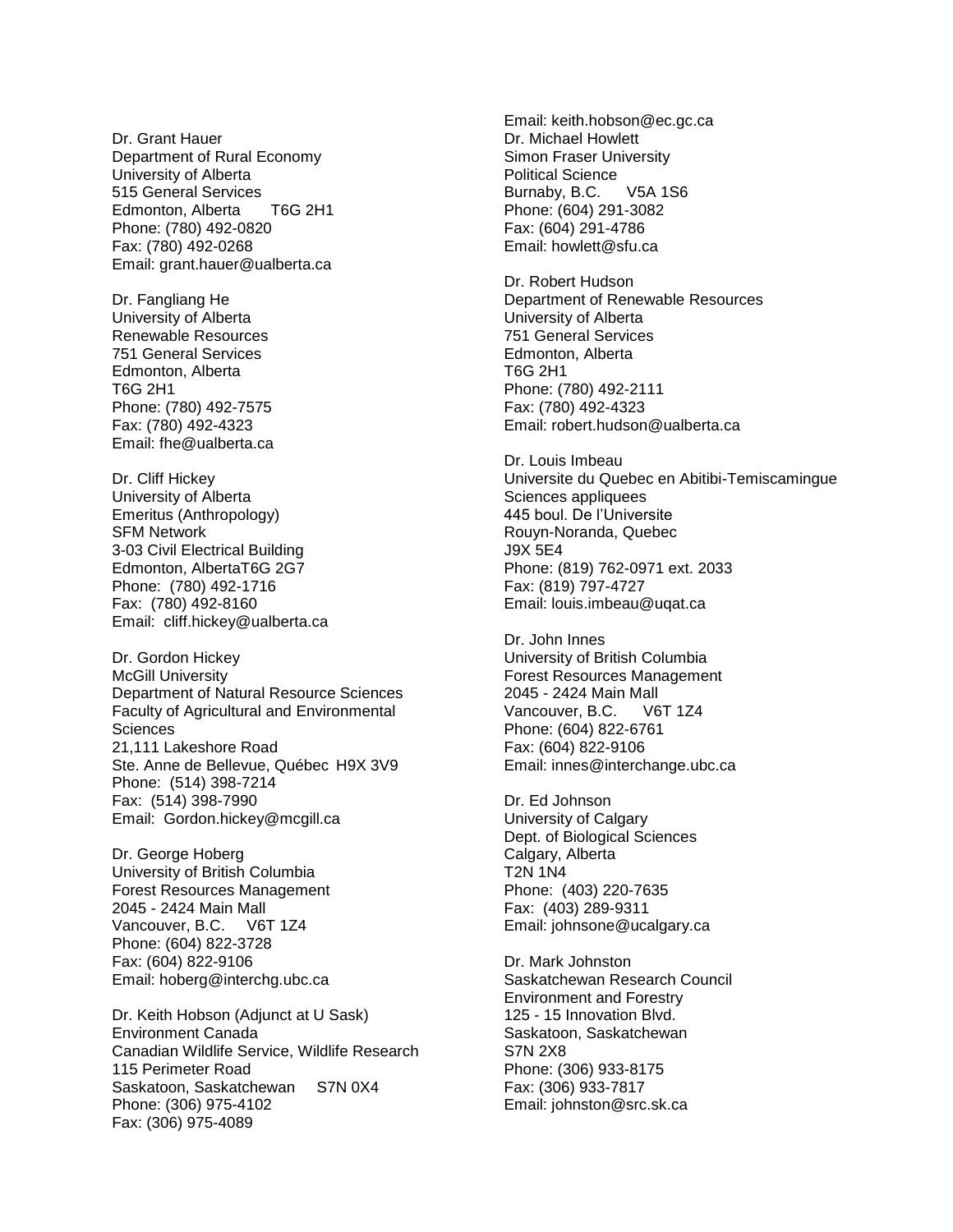Dr. Shashi Kant University of Toronto Forestry 33 Willcocks Street Toronto, Ontario M5S 3B3 Phone: (416) 978-6196 Fax: (416) 978-3834 Email: shashi.kant@utoronto.ca

Dr. Norm C. Kenkel University of Manitoba Department of Botany 432 Buller Building Winnipeg, Manitoba R3T 2N2 Phone: (204) 474-6889 Fax: (204) 474-7604 Email: kenkel@cc.umanitoba.ca

Dr. James P. Kimmins University of British Columbia 3<sup>rd</sup> Floor, Forest Sciences Centre 3032 - 2424 Main Mall Vancouver, B.C. Phone: (604) 822-3549 Fax: (604) 822-9133 Email: kimmins@interchg.ubc.ca

Dr. Warren Kindzierski Civil and Environmental Engineering University of Alberta Room 304, Environmental Engineering Edmonton, Alberta T6G 2M8 Phone: (780) 492-0247 Fax: (780) 492-8289 Email: warren.kindzierski@ualberta.ca

Dr. Daniel Kneeshaw Université du Québec à Montréal Groupe de recherche en ecologie forestiere interuniversitaire C.P. 8888, succursale Centre-Ville Montréal, Québec H3C 3P8 Phone: (514) 987-3000 ext. 4480 Fax: (514) 987-4647 Email: kneeshaw.daniel@uqam.ca

Dr. Robert Kozak University of British Columbia Faculty of Forestry, Wood Science 4041 - 2424 Main Mall Vancouver, B.C. V6T 1Z4 Phone: (604) 822-2402 Fax: (604) 822-9104 Email: rkozak@interchg.ubc.ca

Dr. Naomi Krogman University of Alberta Rural Economy 515 General Services Edmonton, Alberta T6G 2H1 Phone: 780-492-4178 Fax: 780-492-0268 Email: naomi.krogman@ualberta.ca

Dr. Werner Kurz (Adjunct, UBC) Natural Resources Canada Canadian Forest Service 506 West Burnside Road Victoria, B.C. V8Z 1M5 Phone: (250) 363-6031 Fax: (250) 363-0775 Email: wkurz@pfc.forestry.ca

Dr. Susanna Laaksonen-Craig, Senior Advisor B.C. Ministry of Forests & Range International Relations Unit P.O. Box 9514, Stn. Prov. Govt. Victoria, B.C. V8W 9C2 Phone: (250) 356-9804 Fax: (250) 387-5050 Email: susanna.laaksonencraig@gov.bc.ca

Dr. Cooper Langford Professor of Chemistry Coordinator, Science, Technology and Society University of Calgary 2500 University Drive N.W. Calgary, Alberta T2N 1N4 Phone: (403) 220-3228 Fax: (403) 289-9488 Email: chlangfo@ucalgary.ca

Dr. Van Lantz University of New Brunswick Faculty of Forestry and Environmental Management P.O. Box 44555 Fredericton, New Brunswick E3B 6C2 Phone: (506) 458-7775 Fax: (506) 453-3538 Email: vlantz@unb.ca

Dr. Karl Larsen Thompson Rivers University Natural Resource Sciences P.O. Box 3010 (courier: 900 McGill Rd.) Kamloops, B.C. V2C 5N3 Phone: (250) 828-5456 Fax: (250) 828-5450 Email: klarsen@cariboo.bc.ca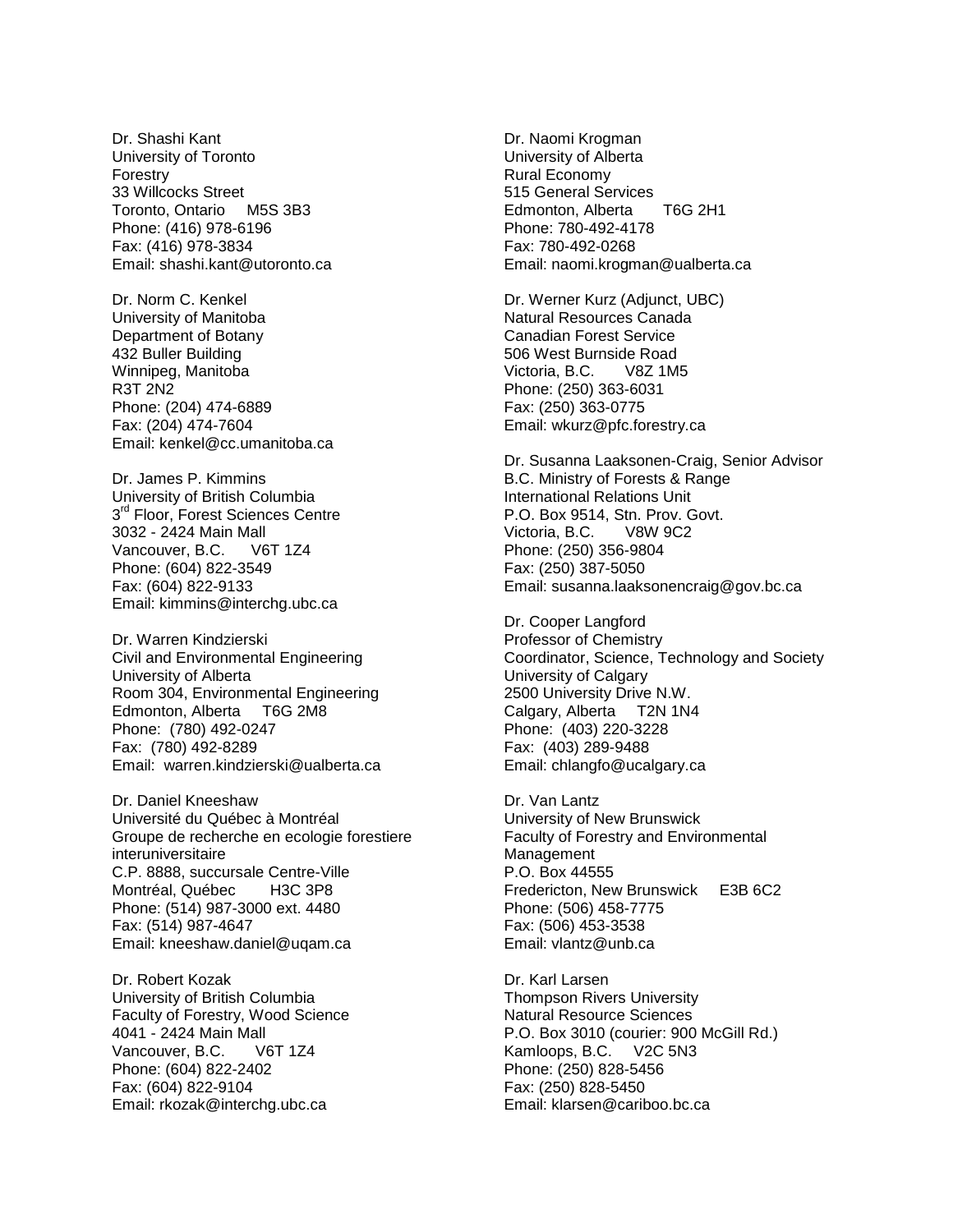Dr. Bruce Larson University of British Columbia Forest Resources Management 2045 - 2424 Main Mall Vancouver, B.C. V6T 1Z4 Phone: (604) 822-1284 Fax: (604) 822-9106 Email: bruce.larson@ubc.ca

Dr. Henri-Claude Lavallée Université du Québec à Trois-Rivières Ingenierie - CRPP Trois-Rivières, Québec G9A 5H7 Phone: (819) 376-5011 ext. 3254 Fax: (819) 376-5148 Email: h.claude.lavallee@uqtr.uquebec.ca

Dr. James Lawson University of Victoria Department of Political Science Cornett Building, A-323 3800 Finnerty Road Victoria, B.C.V8P 5C2 Phone: (250) 721-7496 Fax: (250) 721-7485 Email: lawsonj@uvic.ca

Dr. David Lean University of Ottawa NSERC Chair in Ecotoxicology Biology Department Box 450, Station A Ottawa, Ontario K1N 6N5 Phone: (613) 562-5800 ext. 6349 (office) Phone: (613) 562-5800 ext. 6223 (lab) Fax: (613) 562-5486 Email: dlean@science.uottawa.ca

Dr. Alain Leduc Université du Québec à Montréal GREF C.P. 8888, Succursale Centre-Ville Montréal, Québec H3C 3P8 Phone: (514) 987-3000 ext. 1947 Fax: (514) 987-4647 Email: leduc.alain@uqam.ca

Dr. Vic Lieffers University of Alberta Renewable Resources 442 Earth Sciences Edmonton, Alberta T6G 2E3 Phone: (780) 492-2852 Fax: (780) 492-1767

Email: victor.lieffers@ualberta.ca Dr. Martin Luckert University of Alberta Rural Economy 515 General Services Edmonton, Alberta T6G 2H1 Phone: (780) 492-5002 Fax: (780) 492-0268 Email: marty.luckert@ualberta.ca

Dr. Ellen Macdonald University of Alberta Renewable Resources 751 General Services Edmonton, Alberta T6G 2H1 Phone: (780) 492-3070 Fax: (780) 492-1767 Email: ellen.macdonald@ualberta.ca

Dr. David MacLean University of New Brunswick Faculty of Forestry & Environmental Management P.O. Box 44555 Fredericton, New Brunswick E3B 6C2 Phone: (506) 458-7552 Fax: (506) 453-3538 Email: macleand@unb.ca

Dr. Pierre Magnan Université du Québec à Trois-Rivières Chimie-biologie Trois-Rivières, Québec G9A 5H7 Phone: (819) 376-5011 ext. 3375 Fax: (819) 376-5084 Email: pierre.magnan@uqtr.ca

Dr. Jay Malcolm University of Toronto Faculty of Forestry 33 Willcocks Street Toronto, Ontario M5S 3B3 Phone: (416) 978-0142 Fax: (416) 978-3834 Email: jay.malcolm@utoronto.ca

Dr. Azim Mallik Lakehead University **Biology** 955 Oliver Road Thunder Bay, Ontario P7B 5E1 Phone: (807) 343-8927 Fax: (807) 347-7796 Email: azim.mallik@gmail.com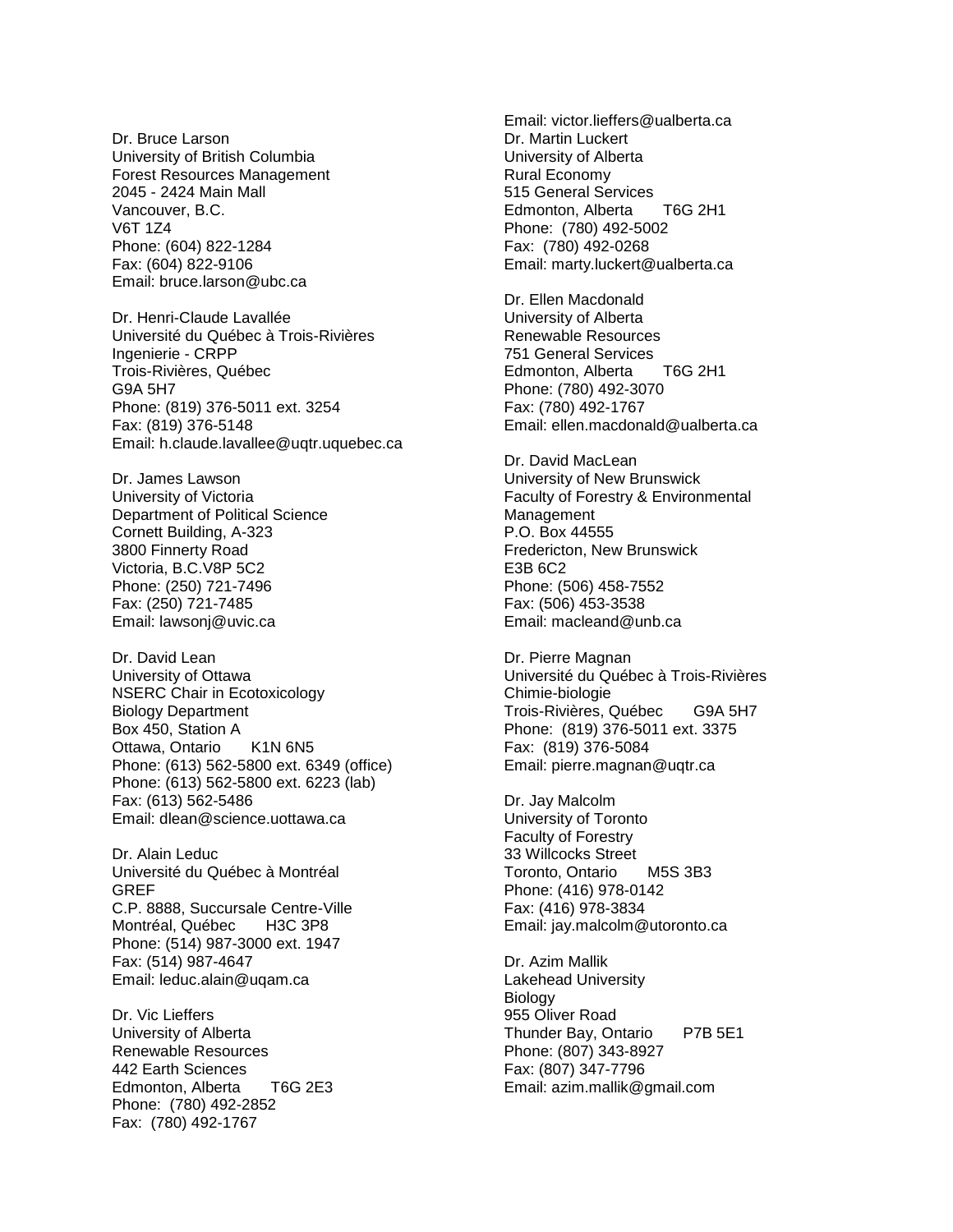Dr. Thomas Maness University of British Columbia Wood Science 4041 - 2424 Main Mall Vancouver, B.C. V6T 1Z4 Phone: (604) 822-2150 Fax: (604) 822-9104 Email: maness@interchg.ubc.ca

Dr. Peter Marshall University of British Columbia Office of the Dean, Faculty of Forestry 2<sup>nd</sup> Floor, Forest Sciences Centre #2005 - 2424 Main Mall Vancouver, B.C. V6T 1Z4 Phone: (604) 822-4918 Fax: (604) 822-8645 Email: marshall@interchange.ubc.ca

Dr. David Martell University of Toronto Forestry 33 Willcocks Street Toronto, Ontario M5S 3B3 Phone: (416) 978-6960 Fax: (416) 978-3834 Email: martell@smokey.forestry.utoronto.ca

Dr. Kathy Martin University of British Columbia Forest Sciences 3041 - 2424 Main Mall Vancouver, B.C. V6T 1Z4 Phone: (604) 822-9695 Fax: (604) 822-9102 Email: kmartin@interchange.ubc.ca

Dr. Lynda McCarthy Ryerson University Depts. of Chemistry & Biology 350 Victoria Street Toronto, Ontario M5B 2K3 Phone: (416) 979-5000 ext. 6378 Fax: (416) 979-5044 Email: l3mccart@ryerson.ca

Dr. Paul McFarlane Head, Department of Wood Science University of British Columbia 4042 - 2424 Main Mall Vancouver, B.C. V6T 1Z4 Phone: (604) 822-7667 Fax: (604) 822-8154 Email: pmcfarla@interchange.ubc.ca Dr. Brian McGill McGill University **Biology** 1205 Penfield Avenue Montreal, Quebec H3A 1B1 Phone: (514) 398-6417 Fax: (514) 398-5069 Email: brian.mcgill@mcgill.ca

Dr. Michael Meitner University of British Columbia Forest Resources Management 2045 - 2424 Main Mall Vancouver, B.C. V6T 1Z4 Phone: (604) 822-0029 Fax: (604) 822-9106 Email: meitner@interchange.ubc.ca

Dr. Carl Mendoza University of Alberta Earth & Atmospheric Sciences 126 Earth Sciences Edmonton, Alberta T6G 2E3 Phone: (780) 492-2664 Fax: (780) 492-2030 Email: carl.mendoza@ualberta.ca

Dr. Christian Messier, GREFi Département des Sciences biologiques, Université du Québec à Montréal C.P. 8888, Succ. Centre-Ville Montréal, Québec H3C 3P8 Phone: (514) 987-3000 ext. 4009# Fax: (514) 987-4647 Email: messier.christian@uqam.ca

Dr. Ian Methven, Director (retired) Centre for Property Studies University of New Brunswick 41 Dineen Drive, Ludlow Hall, Room 214 Fredericton, New Brunswick E3B 5A3 Phone: (506) 453-4785 Fax: (506) 453-4548 Email: methven@unb.ca

Dr. Peter Miller University of Winnipeg Philosophy & Centre for Forest Interdisciplinary Research 515 Portage Avenue Winnipeg, Manitoba R3B 2E9 Phone: (204) 452-9017 Fax: (204) 744-4134 Email: p.miller@uwinnipeg.ca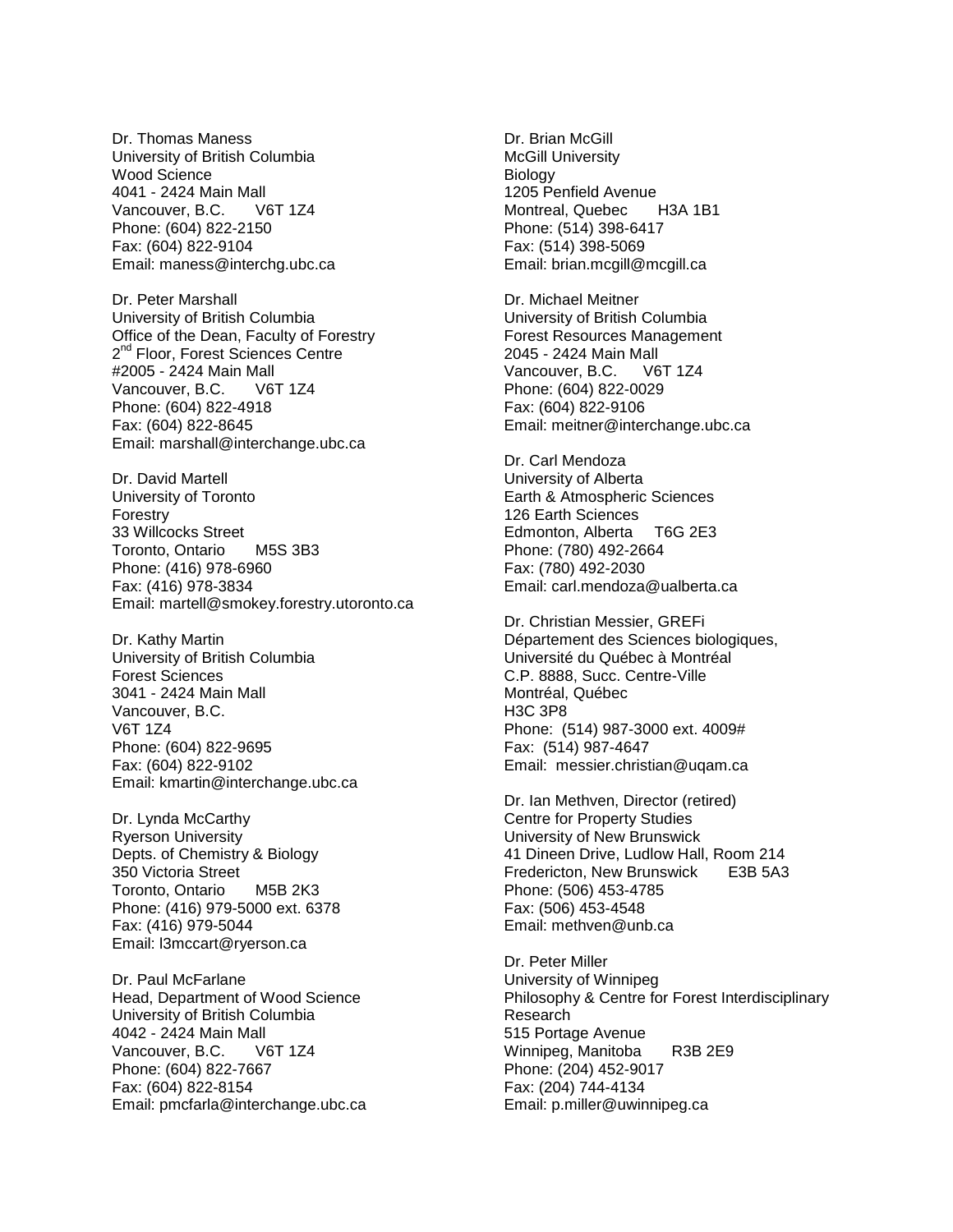Dr. Antonia Mills University of Northern British Columbia First Nations Studies Program 3333 University Way Prince George, B.C. V2N 4Z9 Phone: (250) 960-6690 Fax: (250) 960-5545 Email: millsa@unbc.ca

Dr. Darcy Mitchell Royal Roads University Centre for Non-Timber Resources 2005 Sooke Road Victoria, B.C. V9B 5Y2 Phone: (250) 391-2600 ext. 4407 Fax: (250) 391-2563 Email: darcy.mitchell@royalroads.ca

Dr. Stephen Mitchell Department of Forest Science Faculty of Forestry University of British Columbia 3rd Floor, Forest Sciences Centre #3041 - 2424 Main Mall Vancouver, British Columbia V6T 1Z4 Phone: (604) 822-4591 Fax: (604) 822-9102 E-mail: smitchel@interchg.ubc.ca

Dr. Kiyoko Miyanishi (Collaborator) University of Guelph Department of Geography Guelph, Ontario N1G 2W1 Phone: (519) 824-2177 Fax: (519) Email: kmiyanis@uguelph.ca

Dr. Robert Daniel Moore University of British Columbia Geography 1984 West Mall Vancouver, B.C. V6T 1Z2 Phone: (604) 822-3538 Fax: (604) 822-6150 Email: rdmoore@geog.ubc.ca

Dr. Hubert Morin Sciences Fondamentales Université du Québec à Chicoutimi 555, boulevard de l'Université Chicoutimi, Québec G7H 2B1 Phone: (418) 545-5011 ext. 5062 Fax: (418) 545-5012 Email: hmorin@uqac.uquebec.ca

Dr. Alison Munson Département des sciences du bois et de la forêt Pavillon Abitibi-Price, local 3165 Université Laval Sainte-Foy, Québec G1K 7P4 Phone: (418) 656-7669 Fax: (418) 656-3551 Email: Alison.Munson@sbf.ulaval.ca

Dr. David Natcher University of Saskatchewan Department of Agricultural Economics Room 3D16, Agricultural Building 51 Campus Drive Saskatoon, Saskatchewan S7N 5A8 Phone: (306) 966-4045 Fax: (306) 966-8413 Email: david.natcher@usask.ca

Dr. John Nelson University of British Columbia Forest Resources Management 2045 - 2424 Main Mall Vancouver, B.C. V6T 1Z4 Phone: (604) 822-3902 Fax: (604) 822-9106 Email: john.nelson@ubc.ca

Dr. Thomas Nudds University of Guelph Department of Zoology Guelph, Ontario N1G 2W1 Phone: (519) 824-4120 ext. 3074 Fax: (519) 767-1656 Email: tnudds@uoguelph.ca

Dr. Brenda Parlee University of Alberta Rural Economy 515 General Services Edmonton, Alberta T6G 2E9 Phone: (780) 492-6825 Fax: (780) 492-0268 Email: brenda.parlee@ualberta.ca

Dr. Lael Parrott Université de Montréal Dép. De Géographie Pavillon Strathcona, 520 Côte Sainte-Catherine, local 305 Outremont, Québec H2V 2B8 Phone: (514) 343-8032 Fax: (514) 343-8008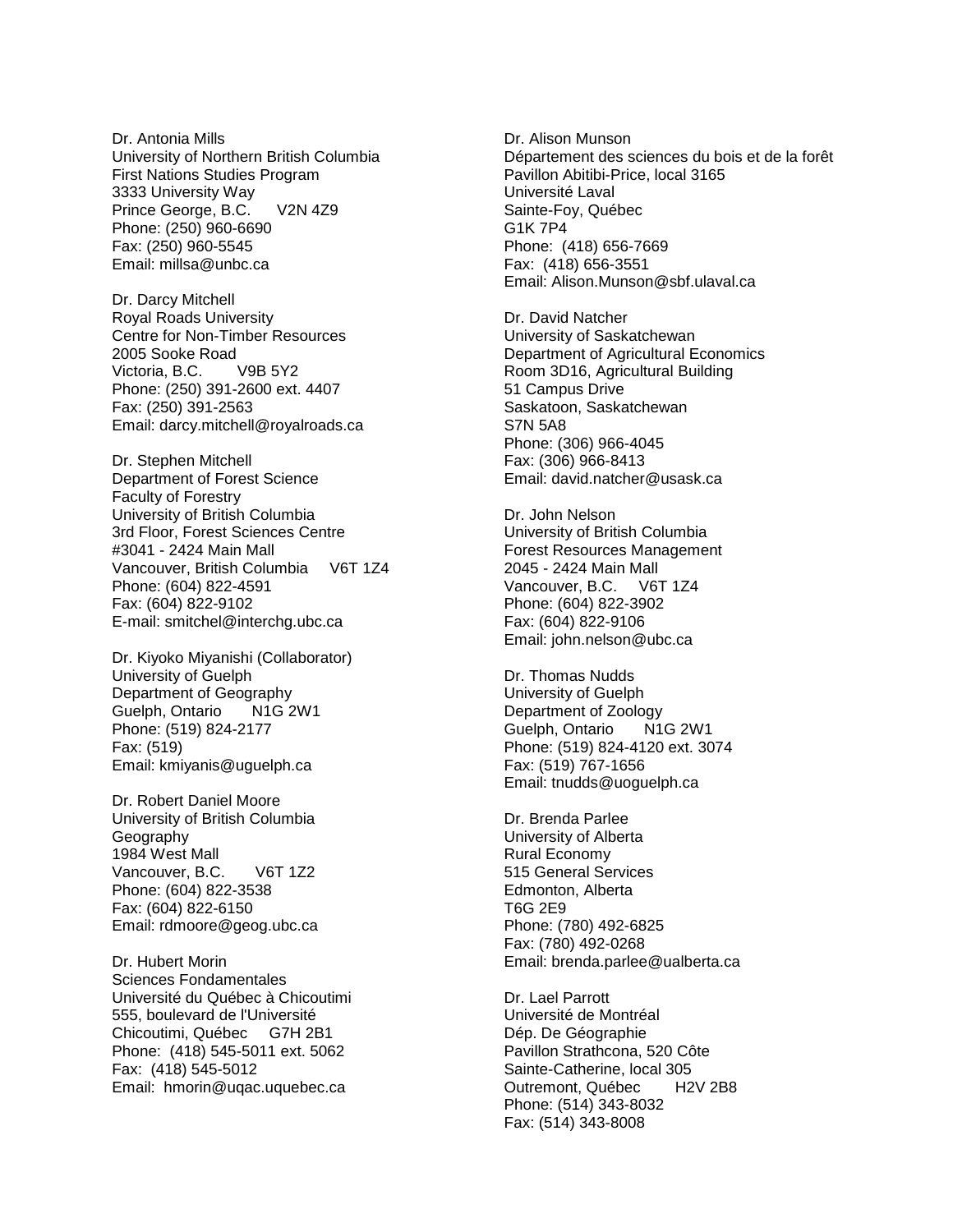Email: lael.parrott@umontreal.ca Dr. David Paré (Adjunct UQAM) Ressources naturelles Canada Service canadien des forêts 1055, rue du PEPS, C.P. 3800 Sainte-Foy, Québec G1V 4C7 Phone: (418) 648-7598 Fax: (418) 648-5849 Email: Dpare@exchange.cfl.forestry.ca

Dr. Changhui Peng (Adjunct at Lakehead) Université du Québec à Montréal Institut des sciences de l'environment Case postale 8888, Succ. Centre-Ville Montréal, Québec H3C 3P8 Phone: (514) 987-3000 ext. 1056# Fax: (514) 987-4718 Email: peng.changhui@uqam.ca

Dr. Richard M. Petrone Wilfrid Laurier University Geography & Environmental Studies 75 University Avenue West Waterloo, Ontario N2L 3C5 Phone: (519) 884-0710 ext. 3744 Fax: (519) 725-1342 Email: rpetrone@wlu.ca

Dr. Bernadette Pinel-Alloul Université de Montréal Sciences biologiques 90 Vincent d'Indy (local F-165) CP 6128, succursale Centre-Ville Montréal, Québec H3C 3J7 Phone: (514) 343-6784 Fax: (514) 343-6216 Email: pinelb@ere.umontreal.ca

Dr. André Plamondon Université Laval Faculté de Foresterie et de Géomatique Centre de Recherche/Biologie Forestière Local 3162, Pavillon Abitibi-Price Cité universitaire Quebec, Quebec G1K 7P4 Phone: (418) 656-2620 Fax: (418) 656-3551 Email: andre.plamondon@sbf.ulaval.ca

Dr. Dolors Planas Université du Québec à Montréal GEOTOP PK-7150 201 Ave President Kennedy Montréal, Québec H2X 3Y7 Phone: (514) 987-3000 ext. 6187 Lab Phone: (514) 987-3000 ext. 4631 Fax: (514) 987-3635

Email: planas.dolores@uqam.ca Dr. Ellie Prepas Lakehead University Faculty of Forestry and the Forest Environment 955 Oliver Road Thunder Bay, Ontario P7B 5E1 Phone: (807) 343-8623 Fax: (807) 343-8116 Email: ellie.prepas@lakeheadu.ca

Dr. Sylvie Quideau University of Alberta Renewable Resources 442 Earth Sciences Edmonton, Alberta T6G 2E3 Phone: (780) 492-2397 Fax: (780) 492-4323 Email: sylvie.quideau@ualberta.ca

Dr. Frédéric Raulier Université Laval Sciences du bois et de la forêt Pavillon Abitibi-Price, locale 3137 Québec, Québec G1K 7P4 Phone: (418) 656-2131 ext. 6742 Fax: (418) 656-5262 Email: frederic.raulier@sbf.ulaval.ca

Dr. Jeremy Rayner University of Regina Department of Political Science 3737 Wascana Parkway Regina, Saskatchewan S4S 0A2 Phone: (306) 585-5679 Fax: (306) 585-4815 Email: jeremy.rayner@uregina.ca

Dr. Maureen Reed University of Saskatchewan Geography 9 Campus Drive Saskatoon, Saskatchewan S7N 5A5 Phone: (306) 966-5630 Fax: (306) 966-5680 Email: m.reed@usask.ca

Dr. Mary Reid University of Calgary Biological Sciences Calgary, Alberta T2N 1N4 Phone: (403) 220-3033 Fax: (403) 289-9311 Email: mreid@ucalgary.ca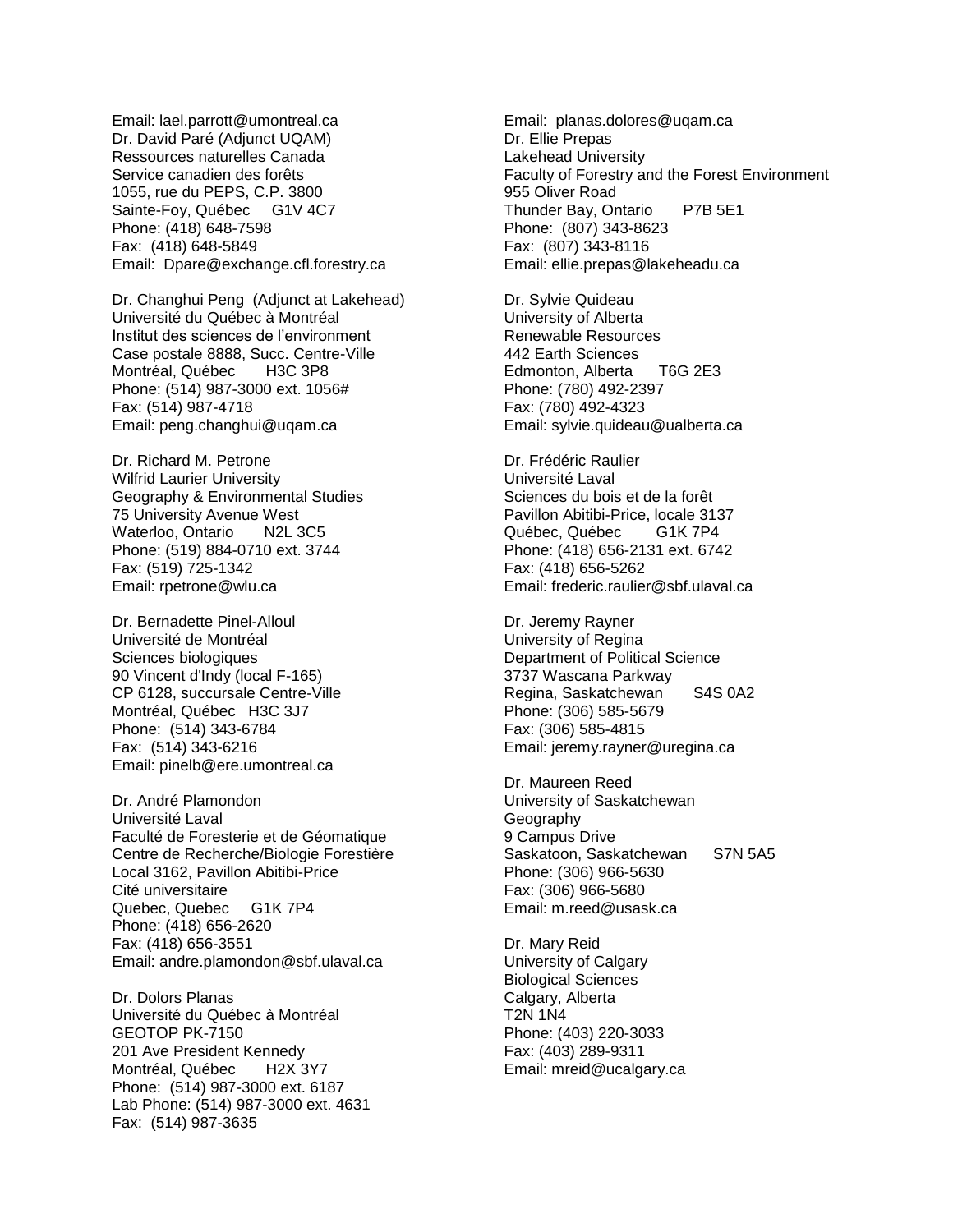Dr. Robert Rempel Centre for Northern Forest Ecosystem Research Lakehead University, Faculty of Forestry Thunder Bay, OntarioP7B 5E1 Phone: (807) 343-4018 Fax: (807) 343-4001 Email: rob.rempel@mnr.gov.on.ca

Dr. Evelyn Richards University of New Brunswick Faculty of Forestry and Environmental Management Fredericton, New Brunswick E3B 6C2 Phone: (506) 453-4936 Fax: (506) 453-3538 Email: ewr@unb.ca

Dr. John Richardson University of British Columbia Faculty of Forestry, Forest Sciences 3041 - 2424 Main Mall Vancouver, B.C. V6T 1Z4 Phone: (604) 822-6586 Fax: (604) 822-9102 Email: john.richardson@ubc.ca

Dr. Jens Roland University of Alberta Biological Sciences CW405A Bio Sciences Edmonton, Alberta T6G 2E9 Phone: (780) 492-1180 Fax: (780) 492-9234 Email: jens.roland@ualberta.ca

Dr. Jean-Claude Ruel Université Laval Sciences du bois et de la forêt Sainte-Foy, Québec G1K 7P4 Phone: (418) 656-2131 ext. 7665 Fax: (418) 656-5262 Email: jean-claude.ruel@sbf.ulaval.ca

Dr. John Saddler Dean, Faculty of Forestry University of British Columbia 2<sup>nd</sup> Floor, Forest Sciences Centre 2005 - 2424 Main Mall Vancouver, B.C. V6T 1Z4 Phone: (604) 822-2434 Fax: (604) 822-9104 Email: jack.saddler@ubc.ca

Dr. Mohini Sain University of Toronto Faculty of Forestry Centre for Biocomposites and Biomaterials Processing 33 Willcocks Street Toronto, Ontario M5S 3B3 Phone: (416) 946-3191 Fax: (416) 978-3834 Email: m.sain@utoronto.ca

Dr. Claude Samson [C] with Villard Faculté de foresterie Université de Moncton Edmundston Campus 165, boulevard Hébert Edmundston, New Brunswick E3V 2S8 Phone: (506) 737-5267 Fax: (506) 737-5373 Email: csamson@umce.ca

Dr. Gerardo-Arturo Sanchez-Azofeifa Department of Earth & Atmospheric Science University of Alberta 126 Earth Sciences Edmonton, Alberta T6G 2E3 Phone: (780) 492-1822 Fax: (780) 492-2030 Email: arturo.sanchez@ualberta.ca

Dr. Dave Sauchyn University of Regina Geography Regina, Saskatchewan S4S 0A2 Phone: (306) 585-4030 Fax: (306) 585-4815 Email: sauchyn@uregina.ca

Dr. Fiona Schmiegelow University of Alberta Renewable Resources 751 General Services Edmonton, Alberta T6G 2H1 Phone: (780) 492-0552 Fax: (780) 492-4323 Email: fiona.schmiegelow@ualberta.ca

Dr. Stephen Sheppard University of British Columbia Faculty of Forestry, Forest Resources Management & Landscape Architecture 2<sup>nd</sup> Floor, Forest Science Centre 2045 - 2424 Main Mall Vancouver, B.C. V6T 1Z4 Phone: (604) 822-6582 Fax: (604) 822-9106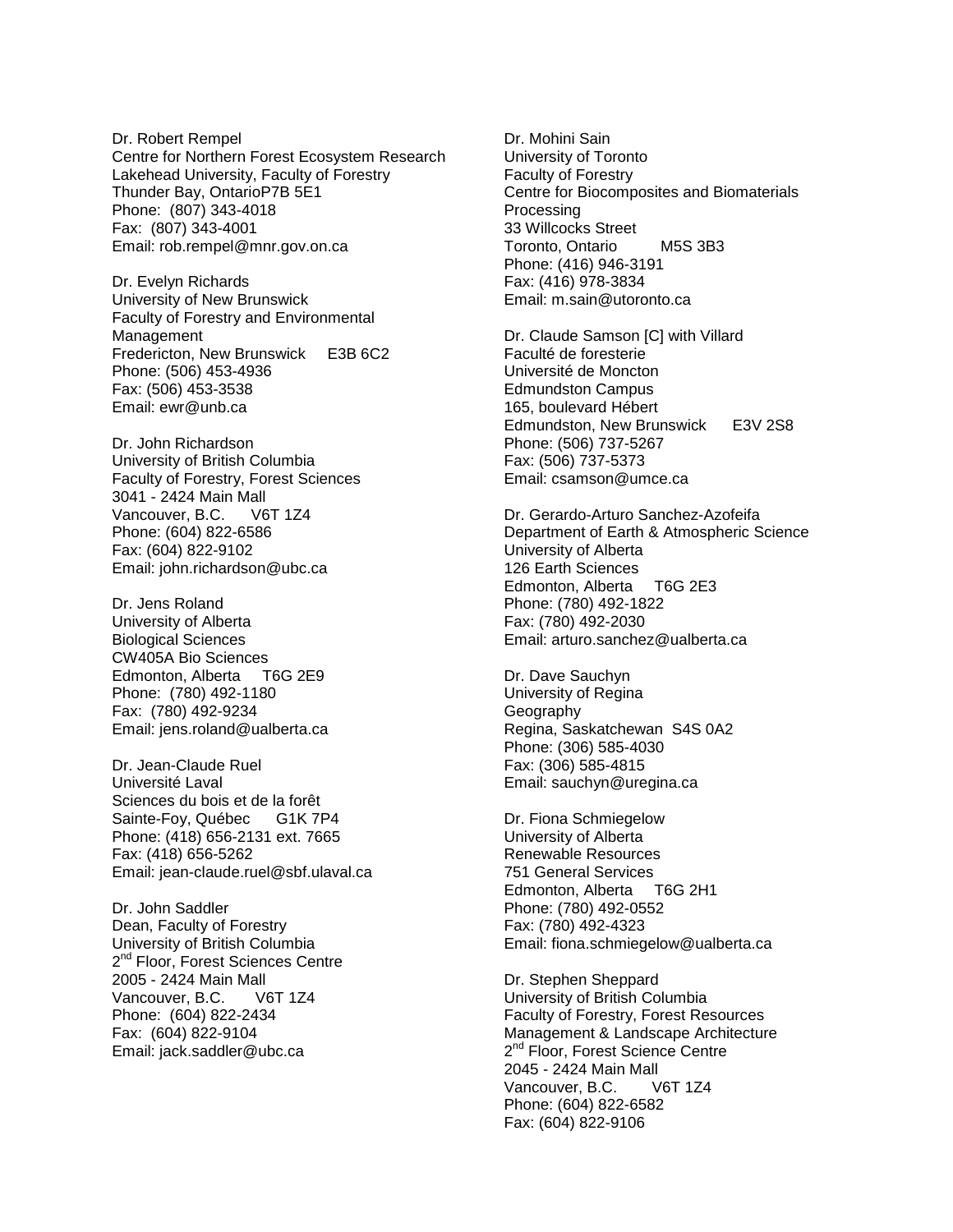Email: shep@interchg.ubc.ca Dr. Paul Sibley University of Guelph Environmental Biology Bovey Building, Gordon Street Guelph, Ontario N1G 2W1 Phone: (519) 824-4120 ext. 52707 Fax: (519) 837-0442 Email: psibley@uoguelph.ca

Dr. Steven Siciliano [C] University of Saskatchewan Department of Soil Science 51 Campus Drive Saskatoon, Saskatchewan S7N 5A8 Phone: (306) 966-4035 Fax: (306) 966-6881 Email: Siciliano@sask.usask.ca

Dr. Uldis Silins University of Alberta Renewable Resources 751 General Services Edmonton, Alberta T6G 2H1 Phone: (780) 492-9083 Fax: (780) 492-4323 Email: uldis.silins@ualberta.ca

Dr. John Sinclair University of Manitoba Natural Resources Institute 306 St. Paul's College - W Wing Winnipeg, Manitoba R3T 2N2 Phone: (204) 474-8374 Fax: (204) 261-0038 Email: jsincla@ms.umanitoba.ca

Dr. Margaret Anne (Peggy) Smith Lakehead University Faculty of Forestry & the Forest Environment 955 Oliver Road Thunder Bay, Ontario P7B 5E1 Phone: (807) 343-8672 Fax: (807) 343-8116 Email: peggy.smith@lakeheadu.ca

Dr. Dan Smith University of Alberta Civil and Environmental Engineering 304 Environmental Engineering Edmonton, Alberta T6G 2M8 Phone: (780) 492-4138 Fax: (780) 492-8289 Email: dwsmith@civil.ualberta.ca

Dr. John Spence Department of Renewable Resources University of Alberta 751 General Services Edmonton, Alberta T6G 2H1 Phone: 492-1426 (Chair's office) –3003 (Lab) Fax: 492-4323 Email: john.spence@ualberta.ca

Dr. Felix Sperling University of Alberta Biological Sciences CW405 Bio Sciences Edmonton, Alberta T6G 2E9 Phone: (780) 492-3991 Fax: (780) 492-9234 Email: felix.sperling@ualberta.ca

Dr. Robert Steedman Professional Leader, Environment National Energy Board 444 Seventh Avenue S.W. Calgary, Alberta T2P 0X8 Phone: (403) 299-3178 Fax: (403) 299-2780 Email: rsteedman@neb-one.gc.ca

Dr. Thomas Sullivan Applied Mammal Research Institute R.R. #3, Site 46, Comp. 18 Summerland, B.C. V0H 1Z0 Phone: (250) 494-7160 Fax: (250) 494-7260 Email: sullivan@telus.net

Dr. Adrian Tanner Memorial University of Newfoundland Anthropology Elizabeth Avenue St. John's, Newfoundland A1C 5S7 Phone: (709) 737-8868 Fax: (709) 737-8686 Email: atanner@mun.ca

Dr. Jacques Tardif University of Winnipeg **Biology** 515 Portage Avenue Winnipeg, Manitoba R3B 2E9 Phone: (204) 786-9475 Fax: (204) 774-4134 Email: j.tardif@uwinnipeg.ca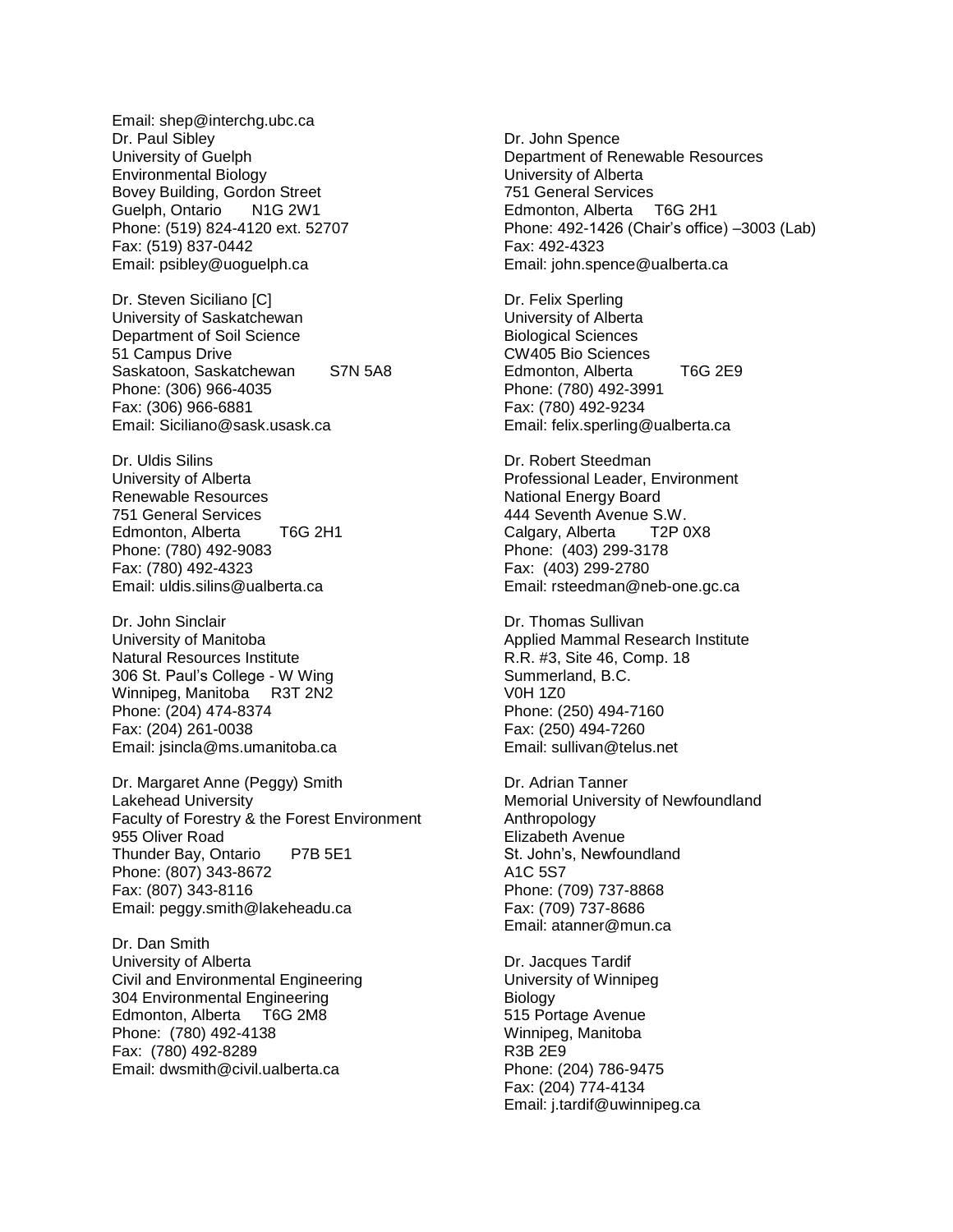Dr. Sean Thomas University of Toronto Faculty of Forestry 33 Willcocks Street Toronto, Ontario M5S 3B3 Phone: (416) 978-1044 Fax: (416) 978-3834 Email: sc.thomas@utoronto.ca

Dr. Paul Thomassin McGill University Agricultural Economics 21, 111 Lakeshore Road Ste. Anne de Bellevue, Quebec H9X 3V9 Phone: (514) 398-7956 Fax: (514) 398-8130 Email: paul.thomassin@mcgill.ca

Dr. Ian Thompson (Adjunct at Lakehead) Canadian Forest Service 1219 Queen Street East Sault Ste. Marie, Ontario P6A 5M7 Phone: (705) 759-5740 ext. 2077 Fax: (705) 759-5700 Email: ian.thompson@nrcan.gc.ca

Dr. David Tindall University of British Columbia Forest Resources Management 2045 - 2424 Main Mall Vancouver, B.C. V6T 1Z4 Phone: (604) 822-2550 Fax: (604) 822-9106 Email: tindall@interchange.ubc.ca

Dr. Chris Tollefson University of Victoria Law Fraser Building Ring Road Victoria, B.C. V8W 3H7 Phone: (250) 721-8170 Fax: (250) 721-8146 Email: ctollef@uvic.ca

Dr. Ronald Trosper University of British Columbia Forest Resources Management 2<sup>nd</sup> Floor, Forest Sciences Centre 2045 - 2424 Main Mall Vancouver, B.C. V6T 1Z4 Phone: (604) 822-8089 Fax: (604) 822-9106 Email: ronald.trosper@ubc.ca

Dr. Osvaldo Valeria Universite du Quebec en Abitibi-Temiscamingue Sciences appliquees Rouyn-Noranda, Quebec J9X 5E4 Phone: (819) 762-0971 ext. 2384 Fax: (819) 797-4727 Email: osvaldo.valeria@uqat.ca

Dr. Casey van Kooten University of Victoria **Economics** Business & Economics Building Room 372 P.O. Box 1700, Station CSC Victoria, B.C. V8W 2Y2 Phone: (250) 721-8539 Fax: (250) 721-6214 Email: kooten@uvic.ca

Dr. Ken Van Rees Department of Soil Science University of Saskatchewan 51 Campus Drive Saskatoon, Saskatchewan S7N 5A8 Phone: (306) 966-6853 Fax: (306) 966-6881 Email: vanrees@sask.usask.ca

Dr. Terry Veeman University of Alberta Rural Economy 515 General Services Edmonton, Alberta T6G 2H1 Phone: (780) 492-0818 Fax: (780) 492-0268 Email: terry.veeman@ualberta.ca

Dr. Ilan Vertinsky University of British Columbia FEPA Forest Resources Management 2045 - 2424 Main Mall Vancouver, B.C. V6T 1Z3 Phone: (604) 822-3886 Fax: (604) 822-6970 Email: fepa@interchange.ubc.ca Email: ilan.vertinsky@commerce.ubc.ca

Dr. Marc-Andre Villard Université de Moncton Biologie Moncton, New Brunswick E1A 3E9 Phone: (506) 858-4334 Fax: (506) 858-4541 Email: villarm@umoncton.ca